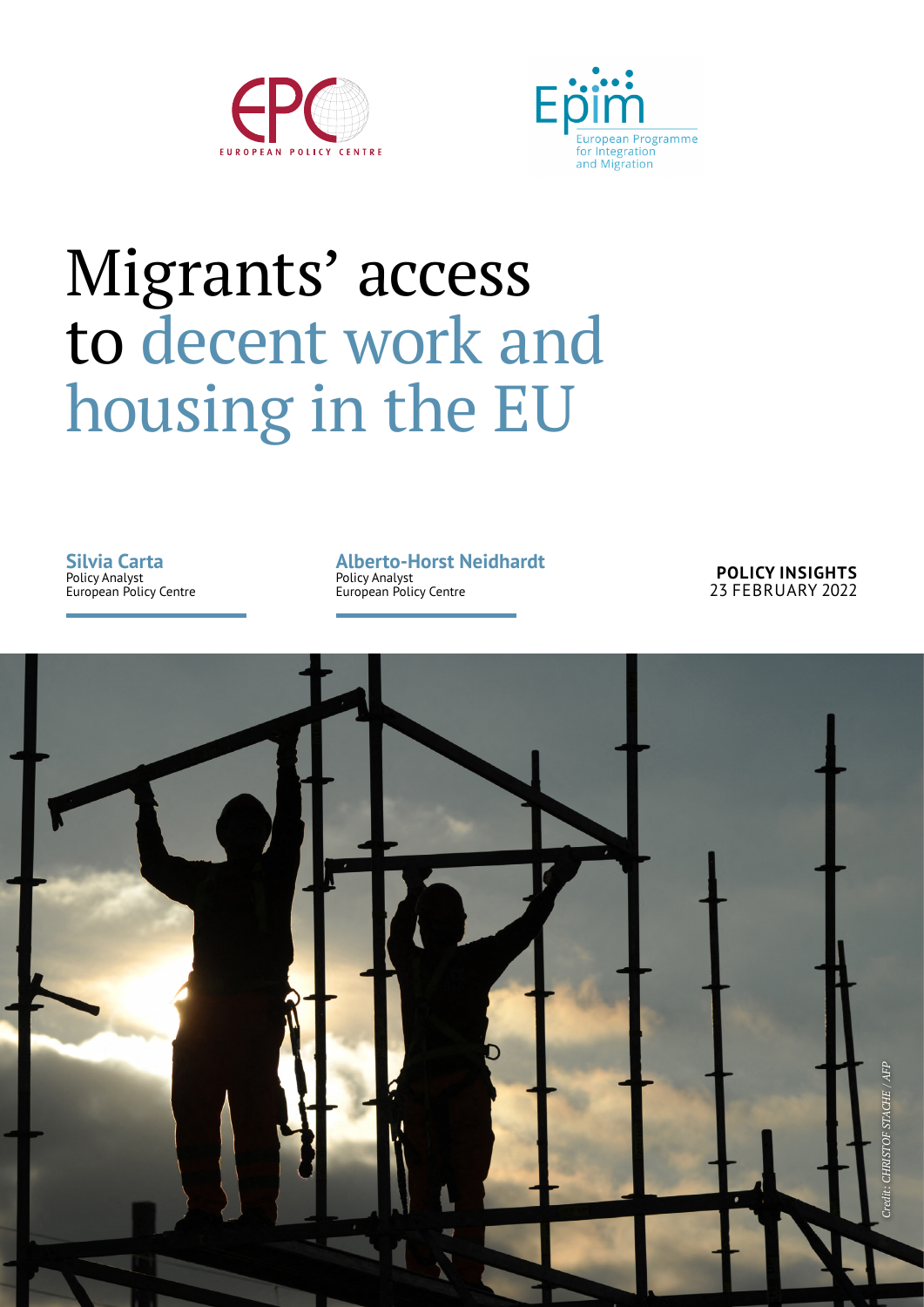# Table of contents

| <b>Summary</b>                                                             | $\overline{2}$ |
|----------------------------------------------------------------------------|----------------|
| 1. State of play                                                           | $\overline{3}$ |
| 1.1. EU competences as a limiting factor                                   | $\overline{3}$ |
| 2. Relevant EU legislative and soft law instruments                        | $\overline{4}$ |
| 2.1. Protecting migrant workers through EU employment law                  | $\overline{4}$ |
| 2.2. Improving migrants' access to housing and employment through soft law | 6              |
| 3. Recommendations for civil society action                                | $\overline{7}$ |
| <b>Additional resources</b>                                                | 10             |
|                                                                            |                |

# Summary

- **→ Migrant workers** play a vital role in European economies but **often face significant challenges in accessing decent work and housing in the EU**. COVID-19 not only highlighted their positive contribution to sectors like agri-food, social care and health services but also exacerbated existing inequalities and vulnerabilities in relation to work and housing.
- → Although often treated separately, **access to decent work and accommodation are closely interrelated**. [Decent work](https://ec.europa.eu/international-partnerships/topics/employment-and-decent-work_en) puts people in "conditions of freedom, equity, security and human dignity" and provides them with fair income, safe working conditions and equal opportunities. [Adequate housing](https://unhabitat.org/sites/default/files/download-manager-files/Right%20to%20adequate%20housing.pdf) is affordable, safe, and close to services and employment. In practice, access to adequate housing depends on a worker's income and status. In turn, employment opportunities are contingent on affordable accommodation nearby.
- $\rightarrow$  The combined effects of inadequate employment and housing policies are especially serious for migrants. However, addressing inequalities in these policy areas would help achieve the EU's objective of putting the well-being of all workers at the centre of its economy. **A better quality of jobs and social protection would not only benefit migrants but** *all* **workers** and the societies in which they live.
- $\rightarrow$  The scope of this Policy Insights paper covers standards for non-EU nationals in an overarching way, irrespective of their residence status. Due to word limitations, it does not examine the framework applicable to specific categories (e.g. applicants for

international protection). The analysis also does not include legal pathways to employment in the EU. The Additional resources section provides a list of studies covering these topics.

- $\rightarrow$  This paper highlights the need to address problems in the EU employment and housing sectors, particularly in the pandemic context. It examines EU competences in these areas before analysing the relevant EU legislative, policy and financial frameworks.
- $\rightarrow$  This paper ends with action-oriented **recommendations for civil society organisations**  (CSOs). They aim to strengthen cross-sectoral and transnational collaborations between CSOs, policymakers, trade unions and the private sector, among others. They transcend silos approaches, improving the well-being of *all* persons by working across different policy areas (i.e. migration, employment, homelessness, digital, health).
- → Emphasis is placed on **the need to close transposition and implementation gaps** and **shape ongoing and future legislative initiatives in a way that does not leave any blind spots** for specific categories of non-EU nationals (e.g. undocumented migrants).
- $\rightarrow$  To the extent possible and where this is not already the case, **CSOs should consider adopting a participatory approach**. This means ensuring that actions are centred on the needs and lived experiences of migrants and persons with a migrant background by involving them in research and advocacy.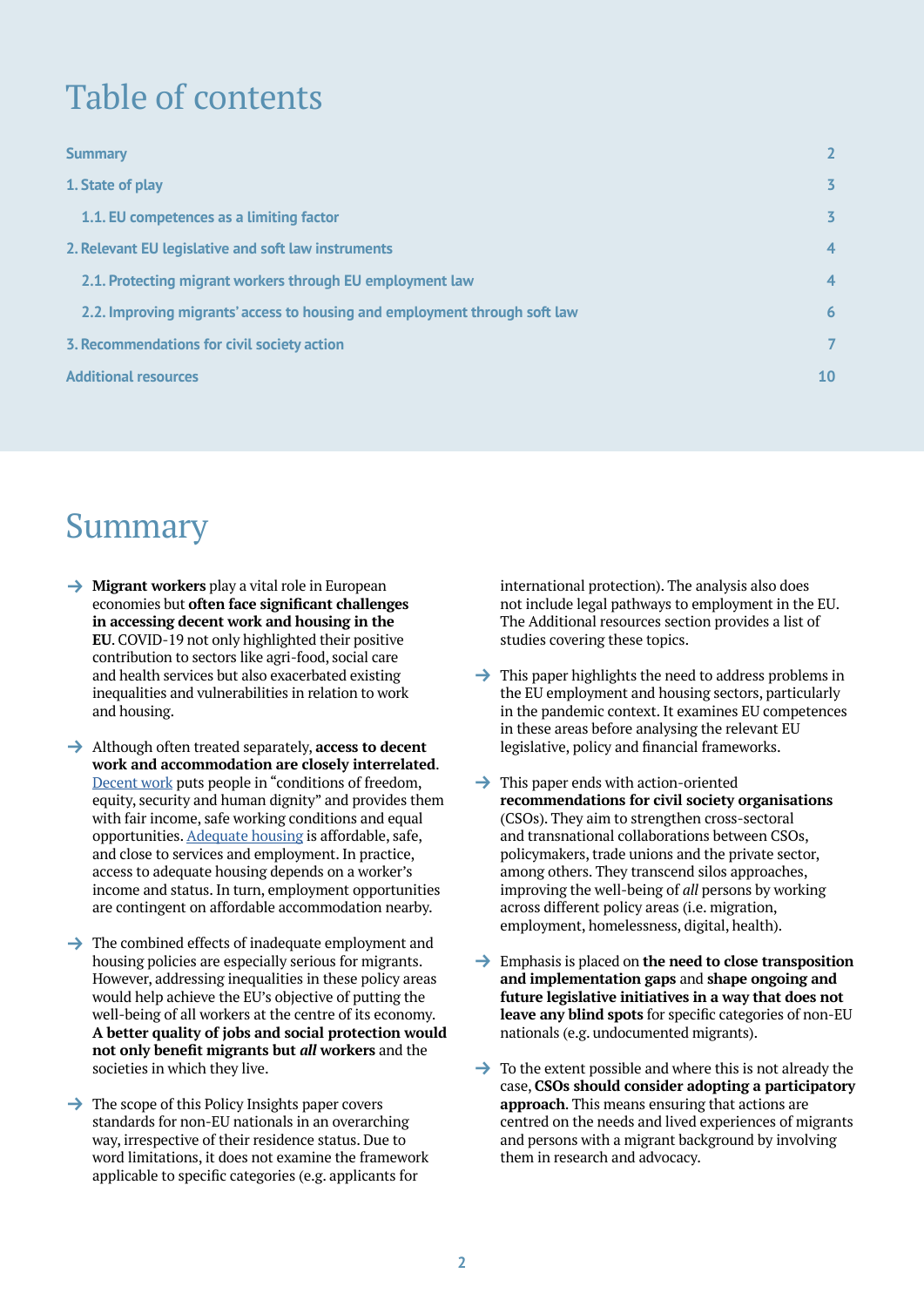## 1. State of play

Despite their steadily [growing contribution](https://news.un.org/en/story/2021/12/1108082) to European economies and societies, foreign workers still face obstacles in accessing decent working and living conditions in the EU. In 2019, prior to the outbreak of the COVID-19 pandemic, [non-EU nationals](https://ec.europa.eu/eurostat/web/products-statistical-books/-/ks-06-20-184) were more likely to be unemployed or employed temporarily than nationals and mobile EU citizens. They were also at greater risks of poverty and social exclusion. The median annual income of non-EU nationals was €13,000 as opposed to €18,000 for nationals, in line with a trend of [rising wage inequalities.](https://www.ilo.org/wcmsp5/groups/public/---ed_protect/---protrav/---migrant/documents/publication/wcms_763803.pdf) Limited access to affordable accommodation impacted living standards in the context of a growing [European housing](https://eurocities.eu/latest/housing-affordability-a-european-crisis/)  [crisis.](https://eurocities.eu/latest/housing-affordability-a-european-crisis/) In 2018, migrants in the EU were twice as likely to live in [overcrowded conditions,](https://ec.europa.eu/eurostat/statistics-explained/index.php?title=Migrant_integration_statistics_-_housing) while shrinking investments in social housing and rising rent prices resulted in [growing](https://www.feantsa.org/en/report/2021/05/12/the-6th-overview-of-housing-exclusion-in-europe-2021)  [homelessness](https://www.feantsa.org/en/report/2021/05/12/the-6th-overview-of-housing-exclusion-in-europe-2021) among all vulnerable groups.

COVID-19 brought renewed attention to precarious work and living conditions. On the one hand, the pandemic has pushed [migrant workers'](https://cadmus.eui.eu/handle/1814/68235) essential role in European economies to the forefront, especially in the agri-food, social care and healthcare sectors. On the other, it also exposed and exacerbated their vulnerability, revealing inequalities [beyond](https://www.thelancet.com/journals/lancet/article/PIIS0140-6736(20)32000-6/fulltext) [the labour market.](https://www.thelancet.com/journals/lancet/article/PIIS0140-6736(20)32000-6/fulltext) [Foreign-born workers](https://publications.jrc.ec.europa.eu/repository/handle/JRC120730) are not only more likely to be on temporary contracts and earn low wages but are often employed in sectors where [social distancing and](https://www.etuc.org/en/document/overlooked-migrant-workers-covid-19-crisis)  [hygiene measures](https://www.etuc.org/en/document/overlooked-migrant-workers-covid-19-crisis) are not enforced. Moreover, at a time when working from home has become the 'new normal', many migrant workers face challenges in accessing adequate housing or have jobs that are incompatible with [teleworking](https://blog.uantwerpen.be/sustainable-global-society/one-yea-covid-effects-on-undocumented-migrant-workers/).

**Although housing and employment policies are often discussed separately, access to adequate living conditions and work are highly interdependent.**

This Policy Insights paper examines the relevant EU policy and legal frameworks and identifies advocacy opportunities to ensure fair working and decent housing conditions for all migrants.1 Although housing and employment policies are often discussed separately, access to adequate living conditions and work are highly interdependent. From a financial perspective, [low wages](https://www.epc.eu/en/publications/Minimum-wage-and-the-EU-Happily-ever-after~33d394) can be a barrier to decent housing. Spatially, proximity to a workplace can be difficult to pair with affordable housing. In turn, longer commuting distances can reduce employment opportunities. Specific groups of migrant workers also face additional challenges with housing. For instance, the lack of a regular status can lead to higher renting prices for undocumented workers. [Seasonal workers](https://www.euronews.com/2020/07/17/invisible-workers-underpaid-exploited-and-put-at-risk-on-europe-s-farms) tend to depend on their employer for accommodation, which increases the risk of [exploitation](https://hrcak.srce.hr/ojs/index.php/eclic/article/view/18310), overcrowding and sub-standard sanitary conditions.

The combined effects of inadequate employment and housing policies are especially serious for migrants, as they can hinder their long-term inclusion prospects. Nevertheless, the risk of marginalisation exists for *all* workers. For this reason, even pre-pandemic, the European Commission made fair employment and access to decent housing two of the [top priorities](https://ec.europa.eu/info/research-and-innovation/research-area/industrial-research-and-innovation/future-work_en) in its agenda. In this context, addressing inequalities across different policy areas (e.g. employment, housing, digital, health) would help achieve the EU's objective of putting the [well-being](https://www.epc.eu/en/Publications/The-recovery-triangle-must-include-social-investment-if-it-is-to-succe~3a7e9c) of all workers at the centre of the [future EU economy,](https://www.epc.eu/en/publications/The-future-of-work-Towards-a-progressive-agenda-for-all~2d8840) irrespective of their background and nationality. A better quality of jobs and social protection would not only benefit migrants but also create fairer and more inclusive European societies for all.

This Policy Insights paper first outlines EU competences in the policy areas under review before examining existing and proposed EU legislative instruments, as well as non-legal initiatives that impact the working and living conditions of non-EU nationals. It then highlights shortcomings and opportunities for improvement. Finally, this paper provides recommendations for civil society organisations (CSOs) to maintain and strengthen protection standards for migrant workers.

### **1.1. EU COMPETENCES AS A LIMITING FACTOR**

[EU competences](https://op.europa.eu/en/publication-detail/-/publication/f0e07f04-ce2e-11e5-a4b5-01aa75ed71a1/language-en) relating to social and employment policy as well as housing are limited. As far as [employment policy](https://www.europarl.europa.eu/factsheets/en/sheet/54/employment-policy) goes, national governments are primarily responsible. Nevertheless, the EU has taken action to address widening inequalities, increased precariousness and less stable forms of work. Several [EU directives](https://european-union.europa.eu/institutions-law-budget/law/types-legislation_en) set minimum standards and improve overall working conditions (see section 2.1). These protections target all workers, but some protect migrant workers more specifically.

**Migrant workers are 'workers', regardless of their residence status. Immigration considerations should not hinder the implementation of employment law and connected protection standards.**

In addition, decisions by the Court of Justice of the EU (CJEU) have limited [member states'](https://www.coleurope.eu/research-paper/towards-european-pillar-social-rights-upgrading-eu-social-acquis) discretion to define who is a 'worker' under national law and expanded the protective scope of EU employment legislation. In the *Tümer* ruling, for example, the CJEU held that employment law also applies to third-country nationals (TCNs) who do not hold a regular residence permit. This decision is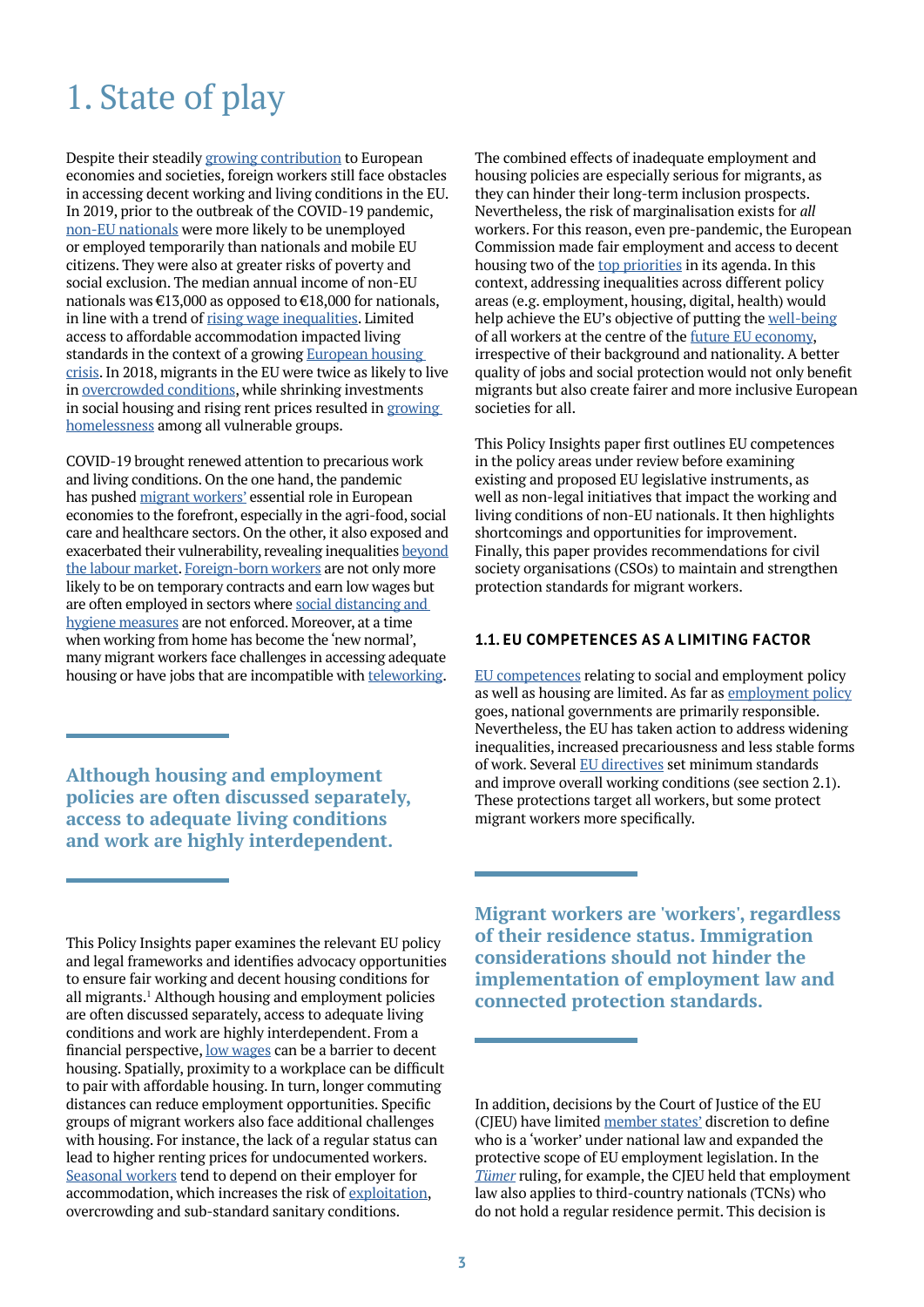particularly important as it clarifies that migrant workers are ['workers',](https://picum.org/aworkerisaworker/) regardless of their residence status, and that immigration considerations should not hinder the implementation of employment law and connected protection standards.

In contrast to employment policy, the EU has no competence to legislate on housing. As a result, the [European housing](https://www.cidob.org/es/publicaciones/serie_de_publicacion/cidob_briefings/promoting_the_right_to_housing_at_eu_level)  [landscape](https://www.cidob.org/es/publicaciones/serie_de_publicacion/cidob_briefings/promoting_the_right_to_housing_at_eu_level) is very diverse. Legal protection standards, public investments, and policies to tackle concrete problems (e.g. homelessness, lack of adequate housing) vary from country to country. Yet the EU has shaped and supported national policies through soft law initiatives: action plans, communications and other instruments that are not strictly binding but serve to coordinate actions between member states and social partners.

In addition to the specific competences in the domains of employment and housing, the EU's general (i) fundamental rights and (ii) anti-discrimination frameworks, as well as (iii) the European Pillar of Social Rights (EPSR) are relevant to this topic.

First, in both employment and housing matters, the application of existing instruments and the adoption of new EU legislation and policies must comply with the [EU Charter of Fundamental Rights](https://fra.europa.eu/en/publication/2018/applying-charter-fundamental-rights-european-union-law-and-policymaking-national) and its articles on [equality](https://cadmus.eui.eu/handle/1814/71418), [dignified working conditions](https://fra.europa.eu/en/eu-charter/article/31-fair-and-just-working-conditions) and [social protection.](https://fra.europa.eu/en/eu-charter/article/34-social-security-and-social-assistance)

Second, employment and housing policies fall under the [EU's anti-discrimination legislation.](https://fra.europa.eu/en/publication/2018/handbook-european-non-discrimination-law-2018-edition) The [Racial Equality](https://eur-lex.europa.eu/legal-content/EN/TXT/?uri=celex%3A32000L0043)  [Directive](https://eur-lex.europa.eu/legal-content/EN/TXT/?uri=celex%3A32000L0043) prohibits discrimination based on racial and ethnic origin [in several areas](https://www.euractiv.com/section/non-discrimination/news/handbook-on-the-racial-equality-directive/), including employment, social security and healthcare, and access to housing. The **Employment Equality Directive requires that** [workers](https://www.europarl.europa.eu/thinktank/en/document/EPRS_STU(2016)536346) are treated equally, regardless of their religion or belief, disability, age or sexual orientation. Although these instruments have set some minimum standards, [implementation reports](https://eur-lex.europa.eu/legal-content/EN/ALL/?uri=COM:2021:139:FIN) underline that breaches often happen 'under the radar' and [discrimination](https://fra.europa.eu/en/publication/2017/second-european-union-minorities-and-discrimination-survey-main-results) based on ethnic and/or immigrant backgrounds in employment remains especially widespread.

The third relevant instrument is the [EPSR](https://ec.europa.eu/info/european-pillar-social-rights_en), adopted in 2017 to define a new ambitious EU social policy agenda. The EPSR sets out [20 principles](https://ec.europa.eu/commission/priorities/deeper-and-fairer-economic-and-monetary-union/european-pillar-social-rights/european-pillar-social-rights-20-principles_en) to support [fair](https://ec.europa.eu/social/main.jsp?catId=706&langId=en) and [well](https://ec.europa.eu/social/main.jsp?langId=en&catId=82)[functioning](https://ec.europa.eu/social/main.jsp?langId=en&catId=82) labour markets as well as [social protection](https://ec.europa.eu/social/main.jsp?catId=1063&langId=en)  [and inclusion](https://ec.europa.eu/social/main.jsp?catId=1063&langId=en), including in housing matters. To achieve these objectives, the EU commits to using all available instruments, including the revisions of legislation, financial support and country-specific recommendations. [Actions under the EPSR](https://www.cambridge.org/core/journals/cambridge-yearbook-of-european-legal-studies/article/abs/european-pillar-of-social-rights-an-assessment-of-its-meaning-and-significance/BC9A7E7D0A8CD7915B744DA745ACC242) could improve working and living conditions for [non-EU nationals](https://picum.org/wp-content/uploads/2021/05/Action-Plan-on-EPSR_PICUM.pdf), including undocumented workers. Yet [most proposals](https://www.solidar.org/en/publications/briefing-paper-93-implementing-the-european-pillar-of-social-rights) are still in the early stages of their implementation.

Finally, it is also important to mention [integration policies,](https://op.europa.eu/en/publication-detail/-/publication/f0e07f04-ce2e-11e5-a4b5-01aa75ed71a1/language-en) a domain closely interlinked with both employment and housing policies. Integration mainly remains a national competence, but the EU can provide support and coordination. A relevant example is the Action Plan on Integration and Inclusion (see section 2.2.1).

# 2. Relevant EU legislative and soft law instruments

### **2.1. PROTECTING MIGRANT WORKERS THROUGH EU EMPLOYMENT LAW**

EU legislative instruments relating to migrant workers can be divided into those targeting workers generally, and those including specific protections for non-EU nationals.

#### *2.1.1. Protection standards for all workers*

**[Directive on Temporary Agency Work](https://eur-lex.europa.eu/legal-content/EN/ALL/?uri=celex%3A32008L0104)**: [Temporary](https://www.ilo.org/wcmsp5/groups/public/---ed_dialogue/---ed_dialogue_msu/documents/publication/wcms_541655.pdf)  [agency workers](https://www.ilo.org/wcmsp5/groups/public/---ed_dialogue/---ed_dialogue_msu/documents/publication/wcms_541655.pdf) face many uncertainties. The duration of their employment is, on average, less than three months. Their wages are also typically low despite a high workload. This 2008 Directive stipulates that temporary workers have a right to treatment equal to that of regular employees in terms of pay and working conditions. However, the [latest European Commission assessment](https://www.consilium.europa.eu/en/documents-publications/public-register/public-register-search/results/?AllLanguagesSearch=False&OnlyPublicDocuments=False&DocumentNumber=8140%2F14%7C8140%2F*%2F14&DocumentLanguage=FR)  [report](https://www.consilium.europa.eu/en/documents-publications/public-register/public-register-search/results/?AllLanguagesSearch=False&OnlyPublicDocuments=False&DocumentNumber=8140%2F14%7C8140%2F*%2F14&DocumentLanguage=FR) from 2014 revealed that the [equal treatment](https://fra.europa.eu/en/content/protecting-migrant-workers-exploitation-fra-opinions)  [provisions](https://fra.europa.eu/en/content/protecting-migrant-workers-exploitation-fra-opinions) suffer from poor implementation and are still the object of derogations in some member states, exposing temporary agency workers to potential abuse.

Although the Directive covers all workers irrespective of nationality, it is particularly relevant for non-EU nationals because [many migrants](https://ec.europa.eu/eurostat/statistics-explained/index.php?title=Migrant_integration_statistics_-_employment_conditions#Temporary_employment) cannot find [secure employment](https://journals.sagepub.com/doi/full/10.1177/1024258916634620)

and instead have [temporary jobs](https://www.infomigrants.net/en/post/15797/agency-work-the-pros-and-cons-for-migrants) found through employment agencies and other intermediaries. This is especially the case in sectors like agriculture and domestic work. Research by the [Fundamental Rights Agency](https://fra.europa.eu/en/content/protecting-migrant-workers-exploitation-fra-opinions) (FRA) reveals that migrant workers in these sectors are more likely to work overtime without pay, perform extracontractual tasks and live in degrading conditions. The risk of exploitation is amplified by their dependence on [recruitment agencies](https://www.etuc.org/en/document/etuc-resolution-fair-labour-mobility-and-migration) or other intermediaries for visas and/or accommodation.

**[Directive on Transparent and Predictable Working](https://eur-lex.europa.eu/legal-content/EN/TXT/?uri=CELEX:32019L1152)  [Conditions](https://eur-lex.europa.eu/legal-content/EN/TXT/?uri=CELEX:32019L1152)**: As a result of economic changes and technological innovations, new types of [atypical and](https://ec.europa.eu/social/BlobServlet?docId=20696&langId=en)  [precarious work](https://ec.europa.eu/social/BlobServlet?docId=20696&langId=en) have emerged (e.g. domestic, voucherbased and platform workers). In atypical work relations, there are cases of persons registered as self-employed but actually fulfilling the conditions characteristic of an employment relationship. This Directive was adopted in 2019 as a direct follow-up to the EPSR to provide such [persons](https://socialeurope.eu/better-working-conditions-more-predictable-work-the-new-eu-directive) with greater safeguards against possible abuses. The Directive obliges employers to inform their workers about essential aspects of their contractual relation, thus improving protection through clearer employment rights and working conditions.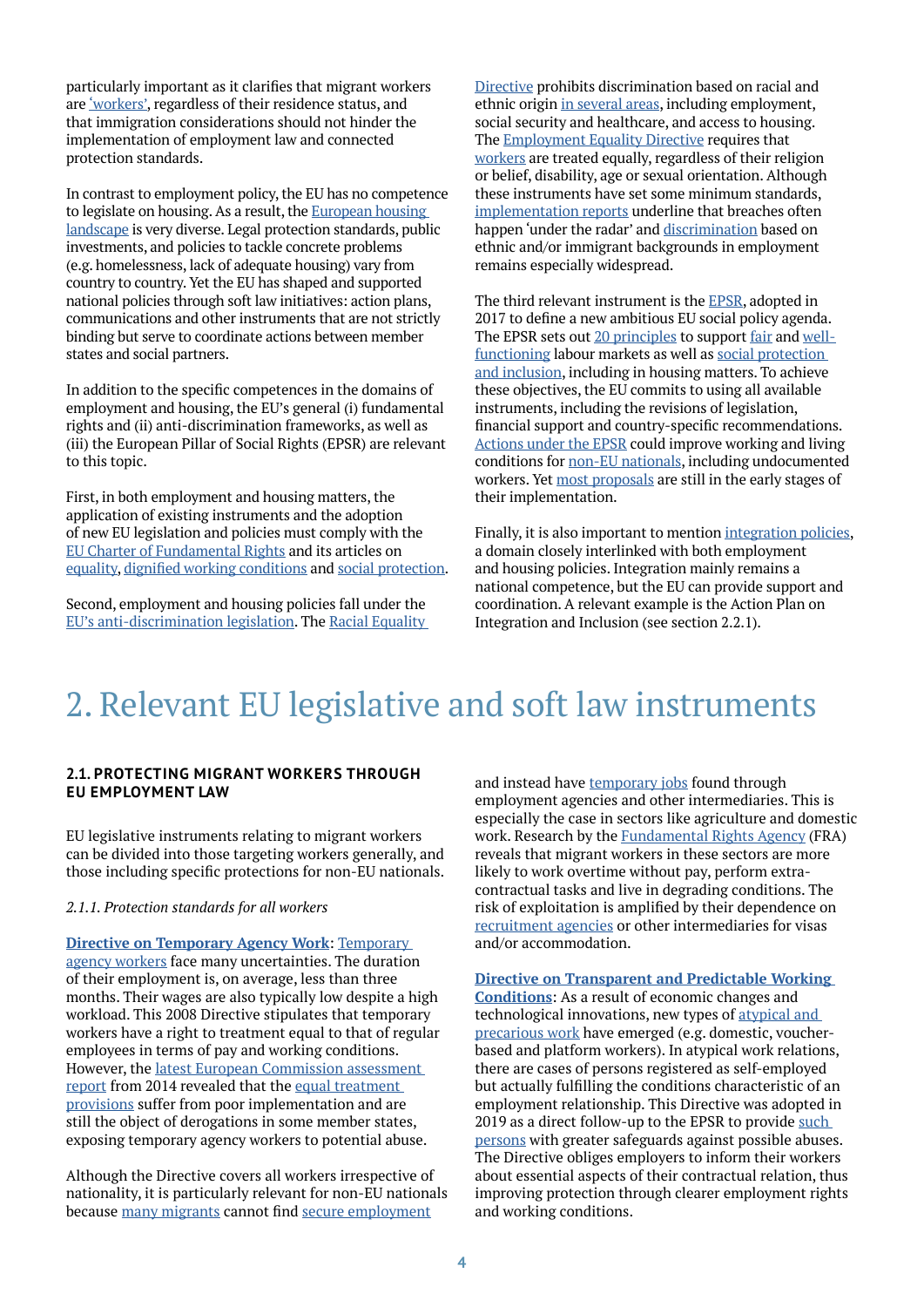In line with other legislative instruments in this area, [member states](https://journals.sagepub.com/doi/full/10.1177/09596801211043717) remain responsible for determining the categories of workers and employees to which the Directive applies. Yet the Directive also emphasises that member states should follow the CJEU's jurisprudence in the Directive's transposition and implementation. Accordingly, [domestic,](https://www.europarl.europa.eu/thinktank/en/document/IPOL_ATA(2021)695477) voucher-based and platform workers could benefit from the Directive if they meet the CJEU's criteria for determining a worker's status. Although the Directive does not explicitly state that it applies to [undocumented migrants](https://picum.org/wp-content/uploads/2020/03/A-Worker-is-a-Worker-full-doc.pdf), the *Tümer* ruling suggests that workers without a residence permit are covered implicitly (see section 1.1).

Member states have until August 2022 to transpose this Directive into their national legislation. This presents a window of opportunity to advocate for its inclusive transposition and the implementation policies that put the protection of [undocumented migrants](https://picum.org/why-the-european-labour-authority-alone-will-fail-to-enforce-eu-rules-on-labour-mobility/) and other migrant workers in atypical work relations centre stage.

#### *2.1.2. Targeted protection standards for migrant workers*

**[Employers' Sanctions Directive](https://eur-lex.europa.eu/legal-content/EN/ALL/?uri=celex%3A32009L0052)**: Among the EU instruments that concern migrant workers specifically, this 2009 Directive is one of the most relevant. It prohibits the employment of undocumented migrant workers and lays down minimum standards on sanctions to be respected by national law. It also puts in place a protective framework against abuses and exploitation. Undocumented workers can seek to retrieve any outstanding payments from their employers and lodge complaints against their employers. The Directive also envisages the possibility of national governments granting temporary residence permits to workers who have been subjected to particularly exploitative working conditions.

Although this [legislative instrument](https://www.jstor.org/stable/j.ctv6hp34j) constitutes a tool for immigration control, it also contributes to protecting the rights of undocumented workers. But tackling abuses depends on their detection. In this respect, reports by the [FRA](https://fra.europa.eu/en/publication/2021/employers-sanctions-against-exploitation) and [European Trade Union Confederation](https://www.etuc.org/en/document/etuc-position-implementation-employers-sanctions-directive) (ETUC) found major transposition and implementation gaps in the Directive. Exploited migrant workers rarely use the existing complaint systems, as they risk retaliation from employers, the loss of income and deportation. The studies also underlined that a third of EU countries do not issue residence permits to victims of labour exploitation. When they are issued, residence permits tend to last only for the duration of the judicial proceedings. In addition, few member states grant residence permits for the purpose of workers claiming outstanding wages.

The [European Commission](https://ec.europa.eu/home-affairs/minimum-standards-sanctions-and-measures-against-employers-illegally-staying-third-country_en) acknowledges these shortcomings and has committed to improving the Directive's implementation. In this context, [FRA](https://fra.europa.eu/en/publication/2021/employers-sanctions-against-exploitation), [ETUC](https://www.etuc.org/en/document/etuc-position-implementation-employers-sanctions-directive), the [Platform for International Cooperation on](https://picum.org/employers-sanctions-will-the-eu-finally-take-steps-to-protect-migrant-workers/)  [Undocumented Migrants](https://picum.org/employers-sanctions-will-the-eu-finally-take-steps-to-protect-migrant-workers/) (PICUM) and other organisations have called for migrant workers' easier access to residence and wage recovery, as well as safer reporting protocols against abuses. Creating a "[firewall](https://picum.org/wp-content/uploads/2019/04/Labour_FIREWALL_ENG-WEB-1.pdf)" system would also ensure that undocumented workers detected during [inspections](https://picum.org/wp-content/uploads/2021/06/PICUM-Inputs-Consultation-ESD_June-2021.pdf) are not referred to immigration authorities.

**[Seasonal Workers Directive](https://eur-lex.europa.eu/legal-content/EN/TXT/HTML/?uri=CELEX:32014L0036&from=en)**: Seasonal workers are among the groups of migrants most likely to face [exploitation](https://www.europarl.europa.eu/thinktank/en/document.html?reference=EPRS_BRI(2021)689347) and sub-standard working and living conditions. The [agricultural and horticultural sectors,](https://www.iom.int/resources/covid-19-policies-and-impact-seasonal-agricultural-workers) in particular, are heavily dependent on migrant workers, who in turn are at a higher risk of abuse. Under this 2014 Directive, seasonal workers are entitled to equal treatment with respect to working conditions, including pay and dismissal, working hours, as well as occupational health and safety measures. If accommodation is arranged by the employer, it must be adequate and affordable and meet health and safety standards.

Although the Directive strengthened the [protective](http://eulawanalysis.blogspot.com/2015/02/ending-exploitation-of-seasonal-workers.html)  [framework](http://eulawanalysis.blogspot.com/2015/02/ending-exploitation-of-seasonal-workers.html) on paper, seasonal workers still remain vulnerable to [labour exploitation](https://emnluxembourg.uni.lu/synthesis-report-attracting-and-protecting-the-rights-of-seasonal-workers-in-the-eu-and-united-kingdom/) and poor living conditions due to implementation shortcomings, the temporary nature of their work and their often precarious situation. [Reports](https://www.faire-mobilitaet.de/++co++5897bf94-2518-11eb-b61a-001a4a160123) highlight that employers often use accommodation needs to circumvent minimum wage requirements by, for example, increasing rent prices. [Overcrowded and unsanitary workplaces](https://effat.org/wp-content/uploads/2020/06/EFFAT-Report-Covid-19-outbreaks-in-slaughterhouses-and-meat-packing-plants-State-of-affairs-and-proposals-for-policy-action-at-EU-level-30.06.2020.pdf) are also reported. [COVID-19](https://www.euractiv.com/section/agriculture-food/news/seasonal-farm-workers-in-germany-exposed-to-massive-labour-rights-violations/) highlighted these dangers and abuses. In response, the Commission recently acknowledged the need to improve the Directive's implementation. It issued [guidelines](https://eur-lex.europa.eu/legal-content/EN/TXT/?uri=CELEX:52020XC0717(04)) for member states to ensure, among others, adequate working and living standards, reasonably priced accommodation, and information campaigns to improve seasonal workers' knowledge of their rights.

**[Single Permit Directive](https://eur-lex.europa.eu/legal-content/EN/ALL/?uri=CELEX%3A32011L0098)**: This 2011 Directive equips third-country workers with [a set of rights](https://link.springer.com/article/10.1007/s12027-015-0403-2) similar to that enjoyed by nationals, such as access to social security and public services (i.e. housing and employment advice). These equal treatment clauses are considered essential for migrant workers' integration into the host society, but their [added value](https://link.springer.com/article/10.1007/s12027-015-0403-2) remains limited. Notably, the Directive does not cover seasonal workers, beneficiaries of international protection or the self-employed. Moreover, a 2019 [European Commission report](https://eur-lex.europa.eu/legal-content/EN/TXT/HTML/?uri=CELEX:52019DC0160&from=EN) highlights implementation gaps and problems in transposing the equal treatment provisions.

[Litigation](https://www.epc.eu/en/publications/The-EUs-legal-migration-acquis-Patching-up-the-patchwork~3cad34) before the CJEU has played an important role in strengthening the Directive's protective framework. In cases [C-449/16](https://curia.europa.eu/juris/document/document.jsf?text=&docid=192044&pageIndex=0&doclang=en&mode=lst&dir=&occ=first&part=1&cid=4144631), [C-302/19](https://curia.europa.eu/juris/document/document.jsf?text=&docid=234325&pageIndex=0&doclang=en&mode=lst&dir=&occ=first&part=1&cid=4144726) and [C-462/20,](https://curia.europa.eu/juris/document/document.jsf?text=&docid=248292&pageIndex=0&doclang=en&mode=lst&dir=&occ=first&part=1&cid=4146294) the Court held that single permit holders cannot be excluded from the provision of social benefits made available under national law. The third case, argued by a group of [Italian CSOs](https://www.asgi.it/discriminazioni/carta-famiglia-lesclusione-dei-cittadini-stranieri-e-contraria-al-diritto-dellunione-europea/), illustrates how [strategic litigation](https://www.hfhr.pl/wp-content/uploads/2019/02/broszura-TSUE-EN-web.pdf) can align domestic practices with EU standards.

**[Long-Term Residents Directive](https://eur-lex.europa.eu/legal-content/en/ALL/?uri=CELEX%3A32003L0109)**: Under this 2003 Directive, non-EU nationals residing in an EU country for an uninterrupted period of five years can acquire a more secure 'long-term' residence status. Long-term residents enjoy treatment equal to that of nationals in terms of access to employment and working conditions, social security, public services (i.e. housing) and freedom of movement.

Generally, this Directive is seen as a '[mixed bag'](https://kluwerlawonline.com/journalarticle/Common+Market+Law+Review/42.4/COLA2005034), as it is difficult for non-EU nationals to qualify. On top of the five-year waiting period, eligibility criteria include a stable and regular income, health insurance and, when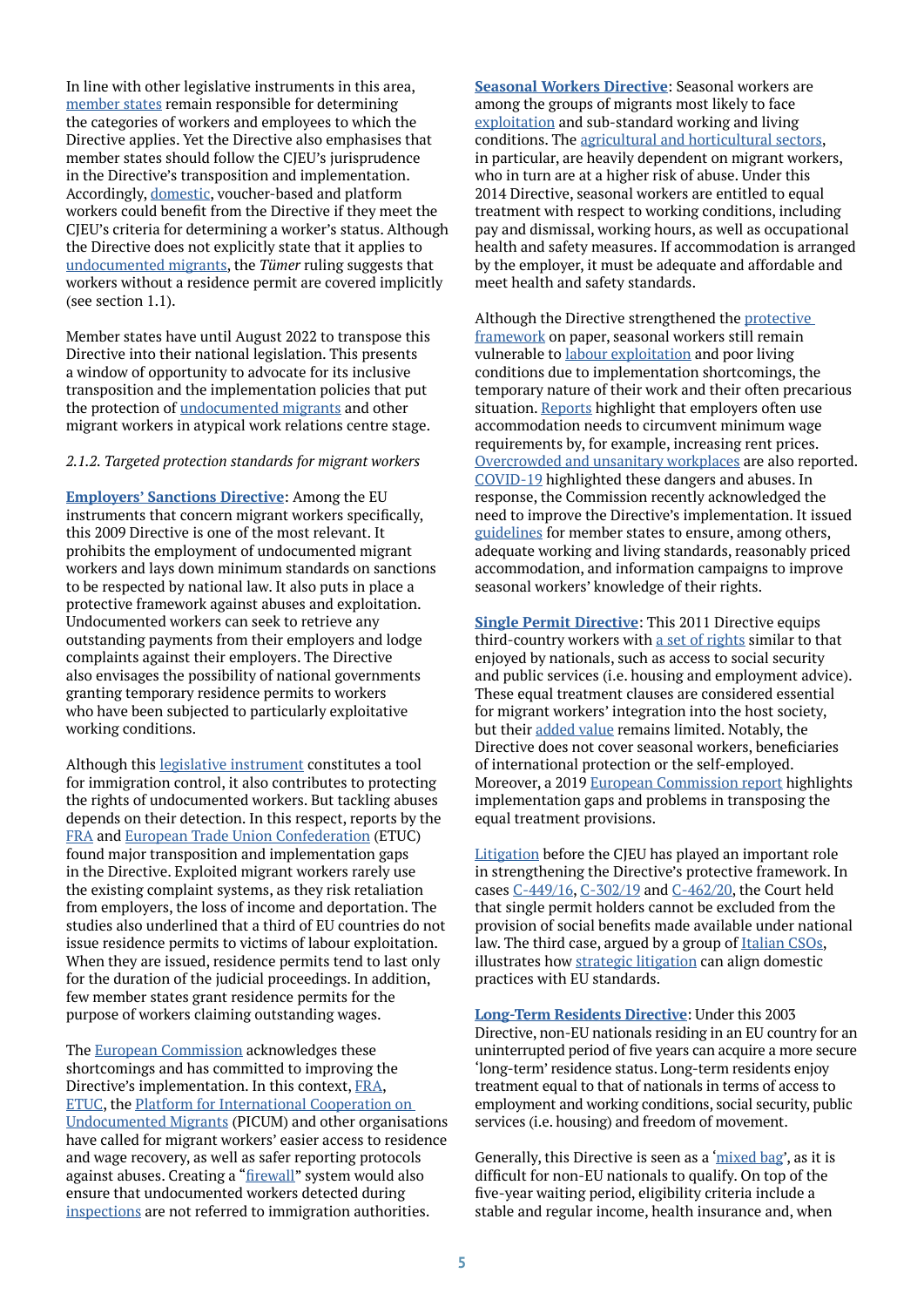required by national authorities, 'integration conditions'. In addition, member states can set ['labour market tests](https://emnbelgium.be/publication/long-term-resident-status-eu-emn-inform)' for moving within the EU for work purposes. The 2019 [Commission implementation report](https://eur-lex.europa.eu/legal-content/EN/TXT/?qid=1567066138127&uri=CELEX:52019DC0161) also found that many member states continue to issue national long-term permits almost exclusively, which grant a lower set of rights. This situation is worsened by [TCNs](https://ec.europa.eu/home-affairs/system/files/2019-03/swd_2019-1056-executive-summary_en.pdf) having little awareness of their rights under the Directive.

### *2.1.3. Upcoming initiatives*

In addition to the above instruments, the following proposals to extend protection standards for workers are currently under discussion.

**[Proposal for a Directive on Minimum Wages](https://eur-lex.europa.eu/legal-content/EN/TXT/?uri=CELEX%3A52020PC0682)**: Proposed in October 2020, following the EPSR, this Directive would define procedural elements that member states must respect when implementing wage policies. Its stated goal is to ensure adequate minimum wages across the EU while also considering national economic and social conditions. It could therefore improve the [working and living](https://www.epc.eu/en/publications/Minimum-wage-and-the-EU-Happily-ever-after~33d394)  [standards](https://www.epc.eu/en/publications/Minimum-wage-and-the-EU-Happily-ever-after~33d394) of those employed in [low-skilled and low-paid](http://eulawanalysis.blogspot.com/2020/11/the-proposal-on-adequate-minimum-wages.html)  [positions,](http://eulawanalysis.blogspot.com/2020/11/the-proposal-on-adequate-minimum-wages.html) including migrant workers.

In November 2021, the [European Parliament](https://www.europarl.europa.eu/doceo/document/A-9-2021-0325_EN.html) introduced [several revisions](https://www.europarl.europa.eu/news/en/press-room/20211107IPR16808/new-rules-for-fair-minimum-wages-in-the-eu) to the initial Commission proposal, requiring national authorities to take full account of their respective country's cost of living to ensure that minimum wages effectively allow for decent living conditions. The original proposal and [these amendments](https://socialeurope.eu/more-ambitious-european-minimum-wages-directive-demanded) will be [negotiated](https://euobserver.com/democracy/153735) between the [Parliament](https://www.europarl.europa.eu/news/en/press-room/20211119IPR17718/minimum-wage-green-light-to-start-negotiations-with-council) and the [Council](https://www.consilium.europa.eu/en/meetings/epsco/2021/12/06-07/).

**[Proposal for a Platform Work Directive](https://eur-lex.europa.eu/legal-content/EN/TXT/?uri=CELEX%3A52021PC0762)**: As far as labour law is concerned, the scope of EU rules is mostly limited to [traditional forms of employment](https://www.etui.org/publications/reports/the-concept-of-worker-in-eu-law-status-quo-and-potential-for-change) and often excludes self-employed or atypical workers. This December 2021 proposal was made in the context of the rapid [expansion of](https://publications.jrc.ec.europa.eu/repository/handle/JRC112157) [platform business models](https://publications.jrc.ec.europa.eu/repository/handle/JRC112157) under COVID-19, as exemplified by food delivery services. This proposal is particularly relevant since the [low entry barriers](https://www.etuc.org/en/document/etuc-reply-second-phase-consultation-social-partners-under-article-154-tfeu-possible) in the platform economy make it possible for migrants, including [those](https://picum.org/aworkerisaworker/)  [undocumented,](https://picum.org/aworkerisaworker/) to work through platforms and secure an income. Conversely, gig economy work tends to lack social security, while platform workers are more easily [exploited](https://journals.sagepub.com/doi/full/10.1177/0308518X211054846) due to their oft-precarious situation.

Of the [28 million](https://eur-lex.europa.eu/legal-content/EN/TXT/?uri=COM%3A2021%3A761%3AFIN) estimated to currently work through digital labour platforms, up to [5.5 million](https://ec.europa.eu/transparency/documents-register/detail?ref=SWD(2021)396&lang=en) may be 'falsely' self-employed and therefore deprived of the protection under existing EU labour law instruments. To close this gap, the [Directive](https://ec.europa.eu/commission/presscorner/detail/en/qanda_21_6606) would introduce [control criteria](https://www.epc.eu/en/publications/Solving-misclassification-will-not-be-enough-to-improve-working-condit~40b08c) to determine whether the platform is actually an 'employer'. Those reclassified as workers would be entitled to minimum wages, collective bargaining, health protection, and unemployment and sickness benefits, among others.

The [proposal](https://oeil.secure.europarl.europa.eu/oeil/popups/ficheprocedure.do?lang=en&reference=2021/0414(OLP)) will be negotiated within and between the European Parliament and the Council. Both institutions will first have to adopt their respective positions before looking for a mutually acceptable compromise.

**Revisions of the Long-Term Residents and Single Permit Directives:** This brief overview of legislative initiatives would be incomplete without including these two upcoming revisions, expected for the first half of 2022. Although the contents of the revisions are still unknown, they will likely address the Directives' implementation and transposition gaps. As far as the Long-Term Residents Directive is concerned, a key battleground could be the duration of the minimum stay to obtain the status, as shown by the [Parliament's request](https://www.europarl.europa.eu/doceo/document/TA-9-2021-0472_EN.html) to reduce it from five to three years. [Experts](https://www.epc.eu/en/publications/The-EUs-legal-migration-acquis-Patching-up-the-patchwork~3cad34) also indicate that targeted changes could improve TCNs' access to intra-EU mobility and prospects to find employment in other member states. This would, however, require simplifying eligibility conditions.

### **2.2. IMPROVING MIGRANTS' ACCESS TO HOUSING AND EMPLOYMENT THROUGH SOFT LAW**

To complement the existing legislative instruments and increase coordination among member states, the EU has also taken several soft law initiatives. EU funding tools reinforce and complement these actions further.

### *2.2.1. EU soft law initiatives and action plans*

The implementation of the EPSR was supported in 2021 by the [Action Plan](https://ec.europa.eu/info/strategy/priorities-2019-2024/economy-works-people/jobs-growth-and-investment/european-pillar-social-rights/european-pillar-social-rights-action-plan_en) which outlines EU instruments that can support social rights. Among others, it recognises the need to increase access to housing to improve social inclusion and defines a series of concrete objectives. One of its [headline targets](https://op.europa.eu/webpub/empl/european-pillar-of-social-rights/en/) is to end homelessness in the EU by 2030. To strengthen coordination and exchange [innovative](https://officialblogofunio.com/2021/09/13/what-to-expect-from-the-european-platform-on-combating-homelessness/)  [practices](https://officialblogofunio.com/2021/09/13/what-to-expect-from-the-european-platform-on-combating-homelessness/), in June 2021, EU institutions, member states and social partners launched the **European Platform** [on Combatting Homelessness.](https://ec.europa.eu/commission/presscorner/detail/en/IP_21_3044) Its [activities](https://twitter.com/RuthSOwen1/status/1465634453582188547?s=20) can benefit migrants struggling to access affordable housing. The [Action Plan](https://op.europa.eu/webpub/empl/european-pillar-of-social-rights/en/#B60) also recognises the need to support labour market participation, such as supporting the unemployed through improved [skills recognition](https://eur-lex.europa.eu/legal-content/EN/TXT/?uri=CELEX%3A52020DC0274), training and reskilling.

Efforts to implement the EPRS principles go hand in hand with other initiatives specifically dedicated to migrants. To this end, in November 2020, the European Commission launched the [Action Plan on Integration and Inclusion](https://eur-lex.europa.eu/legal-content/EN/ALL/?uri=COM%3A2020%3A758%3AFIN)  [2021-2027.](https://eur-lex.europa.eu/legal-content/EN/ALL/?uri=COM%3A2020%3A758%3AFIN) It recognises that housing opportunities shape [social inclusion](https://eumigrationlawblog.eu/integration-in-the-new-pact-a-difficult-compromise-between-the-lack-of-competence-and-the-importance-of-integration-for-a-successful-migration-policy/) alongside employment. It also acknowledges that non-EU nationals and EU citizens with a migrant background often face discrimination and additional challenges in the domains of housing and employment. To promote non-segregated, adequate and affordable housing, as well as full participation in the labour market, the Commission plans to promote mutual exchanges between states, cities, regions, [social partners](https://ec.europa.eu/home-affairs/policies/migration-and-asylum/legal-migration-and-integration/cooperation-economic-and-social-partners/european-partnership-integration_en) and civil society actors. Actions will also be supported via EU funding (see section 2.2.2).

Opportunities to improve equal access to housing and the labour market also emerge in connection with recent [anti](https://fra.europa.eu/en/publication/2021/fra-opinion-eu-equality-20-years)[discrimination efforts](https://fra.europa.eu/en/publication/2021/fra-opinion-eu-equality-20-years). Among the instruments adopted to complement existing legal tools, the Commission's [Anti-racism Action Plan 2020-2025](https://eur-lex.europa.eu/legal-content/EN/TXT/?uri=COM%3A2020%3A0565%3AFIN) is particularly relevant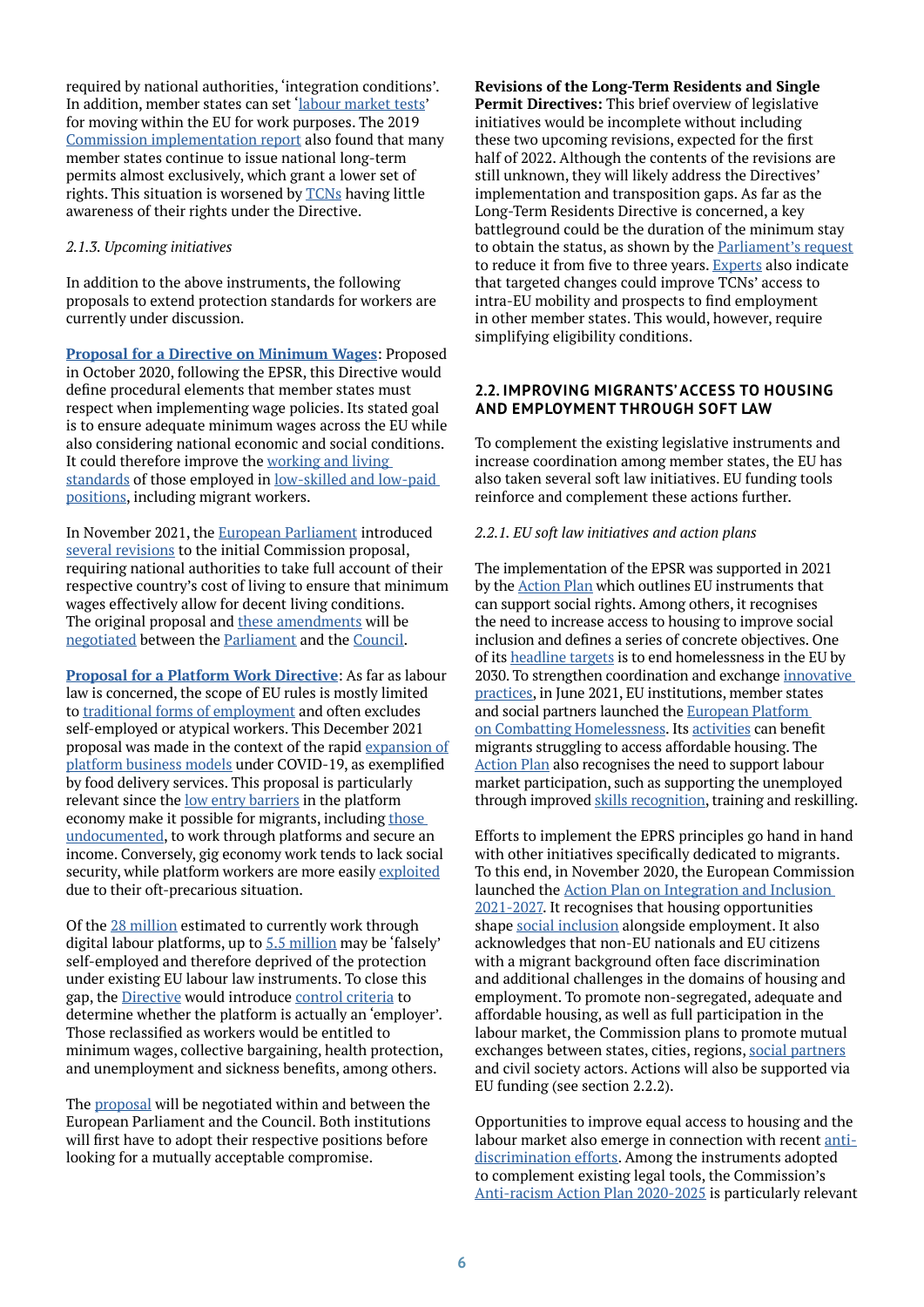in combatting racial discrimination against migrants. In terms of concrete actions, the plan supports nonsegregated housing actions and access to employment, mainly by leveraging the support of EU funding. More broadly, the plan encourages national authorities to raise public awareness of discrimination while also informing those at risk about their rights and the protective measures available to them. In this regard, the [Commission](https://eur-lex.europa.eu/legal-content/EN/ALL/?uri=COM:2021:139:FIN) acknowledges the role of national equality bodies, trade unions and CSOs in supporting victims of discrimination (e.g. engaging in strategic litigation, seeking collective redress).

While legislative and soft law instruments constitute a roadmap towards fairer access to adequate housing, [CSOs](https://picum.org/focus-area/housing/) generally indicate that further actions remain necessary, especially for undocumented migrants. [Many barriers](https://includeu.eu/first-includ-eus-briefing-housing/) still exist on top of discrimination, such as restrictive requirements (e.g. residence permits). Some of these obstacles are rooted in member states' legislation and practices. The EU framework also implicitly tolerates practices that can hurt undocumented migrants. For example, under the [EU Facilitation](https://eur-lex.europa.eu/legal-content/EN/ALL/?uri=celex%3A32002L0090)  [Directive,](https://eur-lex.europa.eu/legal-content/EN/ALL/?uri=celex%3A32002L0090) renting remains a grey area that can lead to the [criminalisation](https://fra.europa.eu/en/publication/2014/criminalisation-migrants-irregular-situation-and-persons-engaging-them) of those providing shelter and housing to undocumented migrants.

**While legislative and soft law instruments constitute a roadmap towards fairer access to adequate housing, further actions remain necessary, especially for undocumented migrants.**

#### *2.2.2. EU funding tools supporting access to housing and employment*

The implementation and success of the relevant EU initiatives depend on [adequate financial support](https://www.epc.eu/en/publications/Rethinking-EU-economic-governance-Social-investment~44b7cc). Member states have several [EU funding tools](https://op.europa.eu/en/publication-detail/-/publication/55dffdce-5d5c-11ec-9c6c-01aa75ed71a1/language-en/format-PDF/source-245933748) at hand to support migrant inclusion. The [Asylum, Migration](https://eur-lex.europa.eu/legal-content/EN/TXT/?uri=CELEX%3A32021R1147)  [and Integration Fund](https://eur-lex.europa.eu/legal-content/EN/TXT/?uri=CELEX%3A32021R1147) (AMIF) is the main EU funding instrument in the fields of housing and employment and supports early integration. A second key instrument is the [European Social Fund Plus](https://eur-lex.europa.eu/legal-content/en/TXT/?uri=CELEX:52018PC0382) (ESF+), which includes [specific](https://cor.europa.eu/en/events/Documents/CIVEX/Supporting-EU-cities-regions-by-funding-inclusive-communities-new-MFF/Marianne%20DOYEN%20-%20European%20Social%20Fund%20Plus%20(ESF+).pdf)  [provisions](https://cor.europa.eu/en/events/Documents/CIVEX/Supporting-EU-cities-regions-by-funding-inclusive-communities-new-MFF/Marianne%20DOYEN%20-%20European%20Social%20Fund%20Plus%20(ESF+).pdf) to promote migrants' integration through, for example, access to the labour market, education and training. Both funds can be used to fight discrimination with information campaigns and promote equality by building stakeholders' supporting capacity.

Other instruments not explicitly targeting migrants' inclusion can also play a role. The [European Regional](https://eur-lex.europa.eu/legal-content/en/ALL/?uri=CELEX%3A32013R1301)  [Development Fund](https://eur-lex.europa.eu/legal-content/en/ALL/?uri=CELEX%3A32013R1301), for instance, can finance the expansion and renovation of (social) housing in deprived neighbourhoods and strengthen other public services (e.g. public transport) and infrastructure. [Next Generation](https://ec.europa.eu/info/strategy/recovery-plan-europe_en)  [EU](https://ec.europa.eu/info/strategy/recovery-plan-europe_en) (NGEU), the instrument which supports member states' recovery from the pandemic, can improve living and working conditions. [InvestEU,](https://europa.eu/investeu/about-investeu_en) the new EU's investment programme, could be used to address the lack [of affordable housing](https://www.epc.eu/en/publications/Solving-the-affordable-housing-crisis-Turning-InvestEU-into-a-success~3bf59c). In this sense, funding opportunities also exist outside EU financial frameworks. For example, the [European Investment Bank](https://www.eib.org/en/publications/social-and-affordable-housing-with-the-eib) provides social and affordable housing loans to various entities, such as city councils and social housing providers, to support urban regeneration and address the housing crisis.

The [European Commission](https://op.europa.eu/en/publication-detail/-/publication/55dffdce-5d5c-11ec-9c6c-01aa75ed71a1/language-en/format-PDF/source-245933748) has, however, highlighted several challenges in the monitoring and implementation of these instruments. For one, local authorities and CSOs still face administrative barriers in accessing EU funds. Moreover, obstacles persist in meaningfully involving migrant communities when designing and implementing funding instruments.

# 3. Recommendations for civil society action

EU legislation has developed a protective framework that complements the rules at the national level. Yet the existing EU instruments often suffer from poor transposition and implementation and do not always extend to undocumented migrant workers. The following action points will promote greater civil society engagement in cooperation with other stakeholders (e.g. trade unions, businesses, national and local authorities).

These recommendations do not claim to be comprehensive. This section should not be interpreted as a prescriptive list but rather a series of action-oriented suggestions that CSOs could put into practice in accordance with their mission and capacity.

As this Policy Insights paper shows, achieving decent housing and working conditions for migrants goes handin-hand with a 'whole of society' approach. This means breaking silos and addressing inequalities across different policy areas (i.e. migration, employment, housing, digital, health). As such, the recommendations will encourage cross-sectoral initiatives and collaboration. At the same time, the actions of CSOs working towards the inclusion of migrant workers in EU society should be seen as complementary to the advancement of the well-being of all persons, irrespective of their nationality. The recommendations are therefore also part of a [broader](https://ec.europa.eu/info/research-and-innovation/research-area/industrial-research-and-innovation/future-work_en)  [ambition](https://ec.europa.eu/info/research-and-innovation/research-area/industrial-research-and-innovation/future-work_en) to rethink the [future of work](https://www.epc.eu/en/publications/The-future-of-work-Towards-a-progressive-agenda-for-all~2d8840).

 $\rightarrow$  CSOs should continue to monitor proposals to introduce or review EU employment law to ensure that all workers are protected, regardless of their migration status. Following the [CJEU's](http://eulawanalysis.blogspot.com/2014/11/irregular-migrants-and-eu-employment-law.html) *Tümer* [jurisprudence](http://eulawanalysis.blogspot.com/2014/11/irregular-migrants-and-eu-employment-law.html), **CSOs could advocate for the explicit inclusion of undocumented migrants in**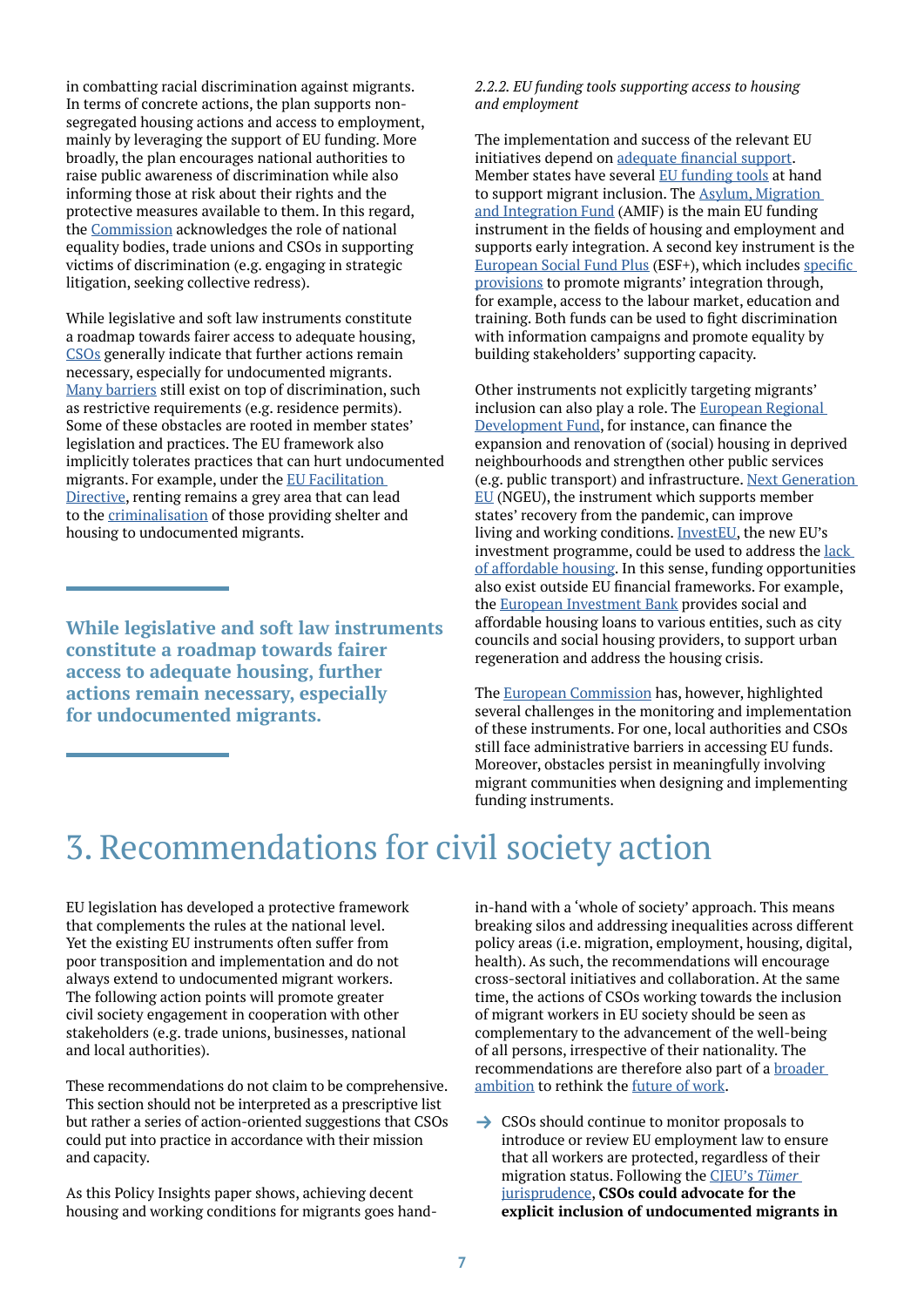**EU employment directives**. This could be achieved within the framework of EU-level negotiations by, for example, partnering up with Members of the European Parliament to advocate for their inclusion in the proposed Platform Work Directive. Moreover, CSOs should consider opportunities to include undocumented migrants in national acts transposing EU instruments. A starting point could be the Directive on Transparent and Predictable Working Conditions, whose deadline for transposition is 1 August 2022.

- **→ CSOs should use EU employment law as an opportunity to advocate for migrant rights.** They could focus particularly on actions relevant to all workers but that have an especially important impact on migrant workers. Key areas of action include access to information on labour rights and the applicable norms, wage recovery, access to judicial and complaint mechanisms without consequences on immigration enforcement, safe working and living conditions, and improved enforcement mechanisms and labour inspections. Opportunities for advocacy could arise in different contexts: the upcoming negotiations around the Directive on Minimum Wages and the Platform Work Directive, the revisions of the Single Permit and Long-Term Residents Directives, and the implementation of the standards already in place (see next recommendation).
- $\rightarrow$  **CSOs should collect information and report on the implementation and transposition practices that undermine protection standards for migrant workers at the national level.** CSO action can bring gaps, violations and/or good practices to the attention of the European Commission and relevant national authorities by issuing public reports or participating in dedicated consultations. To tackle implementation gaps, CSOs could also engage in [strategic litigation](https://www.hfhr.pl/wp-content/uploads/2019/02/broszura-TSUE-EN-web.pdf) to advance migrants' access to their rights. The next two years will be crucial for the Employers' Sanctions Directive, as the [Commission](https://ec.europa.eu/home-affairs/minimum-standards-sanctions-and-measures-against-employers-illegally-staying-third-country_en) will closely monitor and promote enforcement. It also announced a willingness to launch infringement procedures where necessary and that it will re-evaluate whether amending the present framework is necessary. Similarly, the implementation of the Seasonal Workers Directive also presents opportunities for action. CSOs should call on member state and local authorities to implement the existing [guidelines](https://eur-lex.europa.eu/legal-content/EN/TXT/?uri=CELEX:52020XC0717(04)) fully while raising awareness about cases of exploitation and the destitution of seasonal workers.

 $\rightarrow$  In order to influence the negotiations and implementation of EU legislation, **CSOs active at the national and local levels should consider linking up with other organisations** across borders and sectors – even beyond the field of migration. To strengthen action at the EU level, CSOs should join forces with EU-wide advocacy networks like [PICUM](https://picum.org/) and the [European Federation of National](https://www.feantsa.org/en)  [Organisations working with the Homeless](https://www.feantsa.org/en), which have also established connections with the EU institutions and play a role in the relevant European platforms.

Cooperation could go beyond advocacy and involve different types of engagement (e.g. bigger campaigns, promoting dialogue among key stakeholders).

- → Advocacy should go beyond housing and labour **policy frameworks by, for example, aiming to decriminalise undocumented migrants' [access](https://picum.org/focus-area/housing/)  [to housing.](https://picum.org/focus-area/housing/)** To this end, CSOs should consider monitoring the implementation of the [Facilitation](https://eur-lex.europa.eu/legal-content/EN/ALL/?uri=celex%3A32002L0090)  [Directive.](https://eur-lex.europa.eu/legal-content/EN/ALL/?uri=celex%3A32002L0090) While the [European Commission](https://eur-lex.europa.eu/legal-content/EN/TXT/HTML/?uri=CELEX:52020XC1001(01)&from=en) has found no need to revise the Directive, the criminalisation of those renting accommodation to migrants in an irregular situation is at member states' discretion. CSOs could therefore call on national governments to decriminalise the provision of for-profit assistance to undocumented migrants (i.e. [landlords](https://www.europarl.europa.eu/RegData/etudes/STUD/2016/536490/IPOL_STU(2016)536490_EN.pdf)), unless done under exploitative conditions.
- **→ CSOs should help improve national efforts in fighting discrimination** by, for example, encouraging the adoption of national plans under the Antiracism Action Plan. CSOs could map the gaps in the enforcement of EU legislation on equal treatment and raise awareness about discrimination against migrants and people with a migrant background in areas covered by the Racial Equality Directive and the Employment Equality Directive. In cooperation with national equality bodies and trade unions, CSOs can help victims of discrimination through, for example, strategic litigation or collective redress.
- **→ CSOs should monitor the national programming and implementation of EU funding targeted at integration** (i.e. AMIF, ESF+). In the context of [NGEU,](https://ec.europa.eu/info/strategy/recovery-plan-europe_en) advocacy groups will be critical to ensuring that opportunities to invest in ambitious interventions on employment, [housing and homelessness](https://www.feantsa.org/en/feantsa-position/2021/11/12/next-generation-eu-will-the-recovery-and-resilience-facility-help-address-homelessness-and-housing-exclusion-in-the-eu?bcParent=27) are implemented in an [inclusive and non-discriminatory](https://ecre.org/policy-note-ensuring-an-inclusive-recovery-for-all-ecre-and-picum-comments-on-the-next-generation-eu-package-and-react-eu/) manner. In line with fruitful [recent](https://ecre.org/follow-the-money-a-critical-analysis-of-the-implementation-of-the-eu-asylum-migration-integration-fund-amif/) [experiences,](https://ecre.org/follow-the-money-ii-report/) CSOs could help provide evidence on the effectiveness of current funding instruments by monitoring their implementation. They could also contribute to shaping the definition of annual priorities and work plans at national and local levels. CSOs could also focus on the relevant thematic areas: housing, employment and the links between the two. Moreover, CSOs that have already accessed EU funding successfully could assist migrants and migrant-led organisations in doing so too (i.e. through dedicated support and training).
- $\rightarrow$  **CSOs should support and facilitate migrant workers' mobilisation**, and in close cooperation with [trade unions](https://www.etui.org/topics/health-safety-working-conditions/hesamag/migrant-workers-in-fortress-europe/a-worker-is-a-worker-the-trade-unions-organising-migrants). Examples of [migrant-led mobilisation,](https://www.infomigrants.net/en/post/36119/hundreds-of-undocumented-workers-go-on-strike-in-france-to-demand-their-rights) such as the **undocumented farmworkers** in Italy, show the importance of creating space for stronger engagement and representation of migrant workers. However, migrants often face [obstacles](https://www.equaltimes.org/a-worker-is-a-worker-the-trade?lang=en#.YbnBLH3MLDI) in joining an association or a union due to their precarious working conditions, their uncertain migration status and/or language barriers. Improving the information, outreach and training for migrant workers, also through EU funding, is of paramount importance.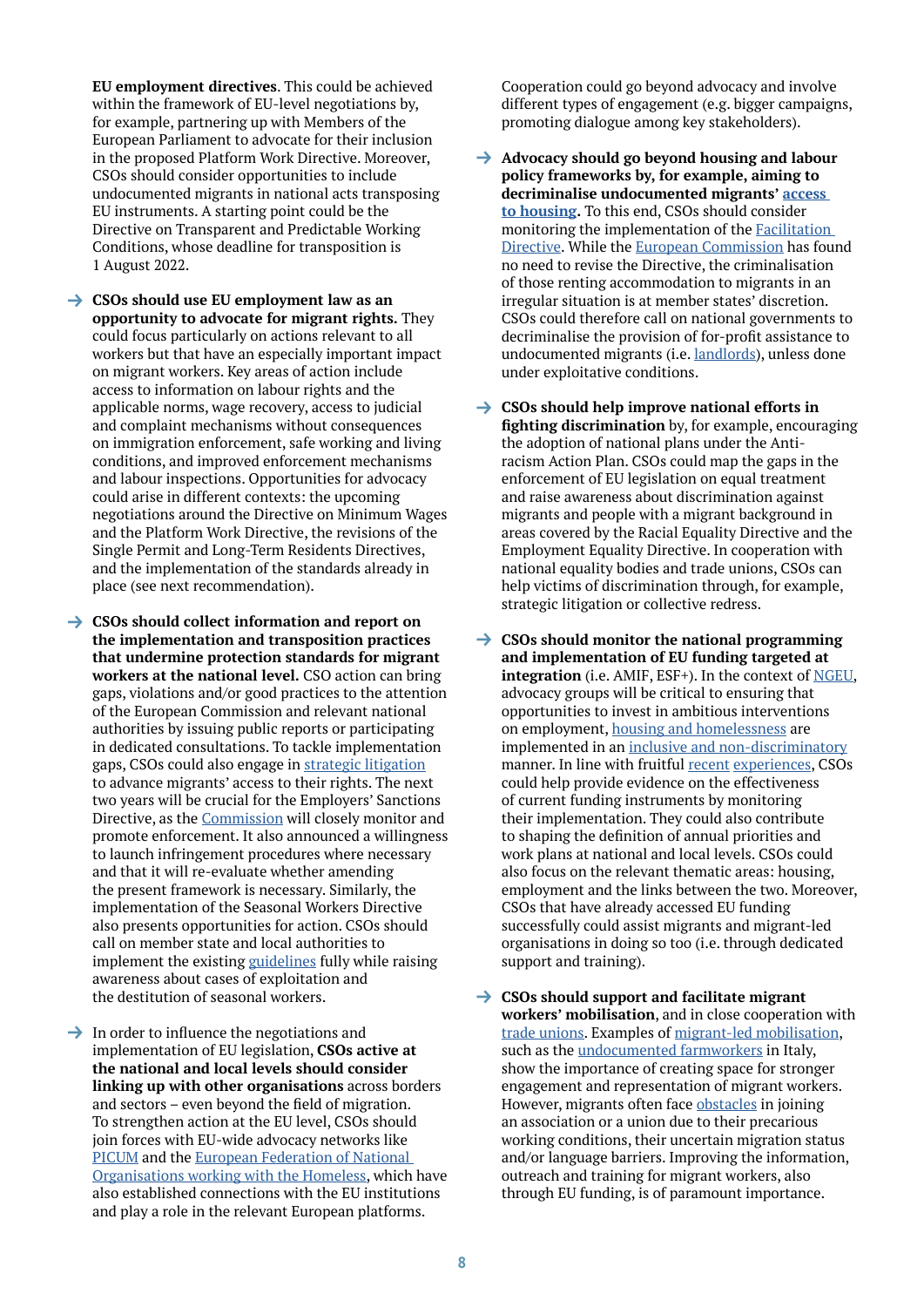- **→ CSOs should also engage with trade unions and employers in the private sector to explore opportunities for migrants' social inclusion through decent employment and better housing.** Partnerships could be built across multiple sectors, such as agri-food, care, hospitality and transport. Such cooperation could be leveraged through EU support, as was the case in the AMIF-funded, multistakeholder [LABOUR-INT](http://www.labour-int.eu/). This project convened actors from the public, private and non-profit sectors to identify the challenges experienced by asylum seekers and refugees in accessing the labour market. Opportunities for cooperation between civil society, businesses and local authorities could also emerge under the Action Plan on Integration and the Anti-racism Action Plan, both encouraging a multistakeholder approach.
- → Last but not least, **CSOs should engage people with a migrant background and living in the EU who are affected by the issues examined in this Policy Insights in their research and advocacy activities**. For example, [involving migrant workers](https://labourexploitation.org/news/flex%e2%80%99s-latest-report-highlights-systemic-issues-experienced-couriers-app-based-delivery-sector) can shed light on working conditions in different sectors, such as the platform economy, [agriculture](https://www.europarl.europa.eu/thinktank/en/document/EPRS_BRI(2021)689347) and [domestic work.](https://fra.europa.eu/en/publication/2012/migrants-irregular-situation-employed-domestic-work-fundamental-rights-challenges) Adopting a [participatory approach](https://labourexploitation.org/what-we-do/research-0) will help CSOs and researchers generate knowledge that reflects the experiences and needs of migrant workers, involving them in the development of advocacy strategies and policy solutions that bring change on the ground. This would also allow CSOs to identify regulatory gaps, and problems linked to the transposition and implementation of existing standards at the national level. Migrants' specific perspectives should also be brought to the attention of thematic platforms active at the EU level, such as the European Labour Authority, the [European Platform tackling undeclared](https://www.ela.europa.eu/en/undeclared-work)  [work](https://www.ela.europa.eu/en/undeclared-work), and the [European Platform on Combatting](https://ec.europa.eu/social/main.jsp?catId=89&furtherNews=yes&langId=en&newsId=10032)  [Homelessness](https://ec.europa.eu/social/main.jsp?catId=89&furtherNews=yes&langId=en&newsId=10032).

**<sup>1</sup>** This Policy Insights paper reviews legal standards for non-EU nationals in an overarching way, irrespective of their residence status. It does not examine the framework applicable to specific categories, such as applicants for international protection or refugees. Legal pathways to employment in the EU are also not covered.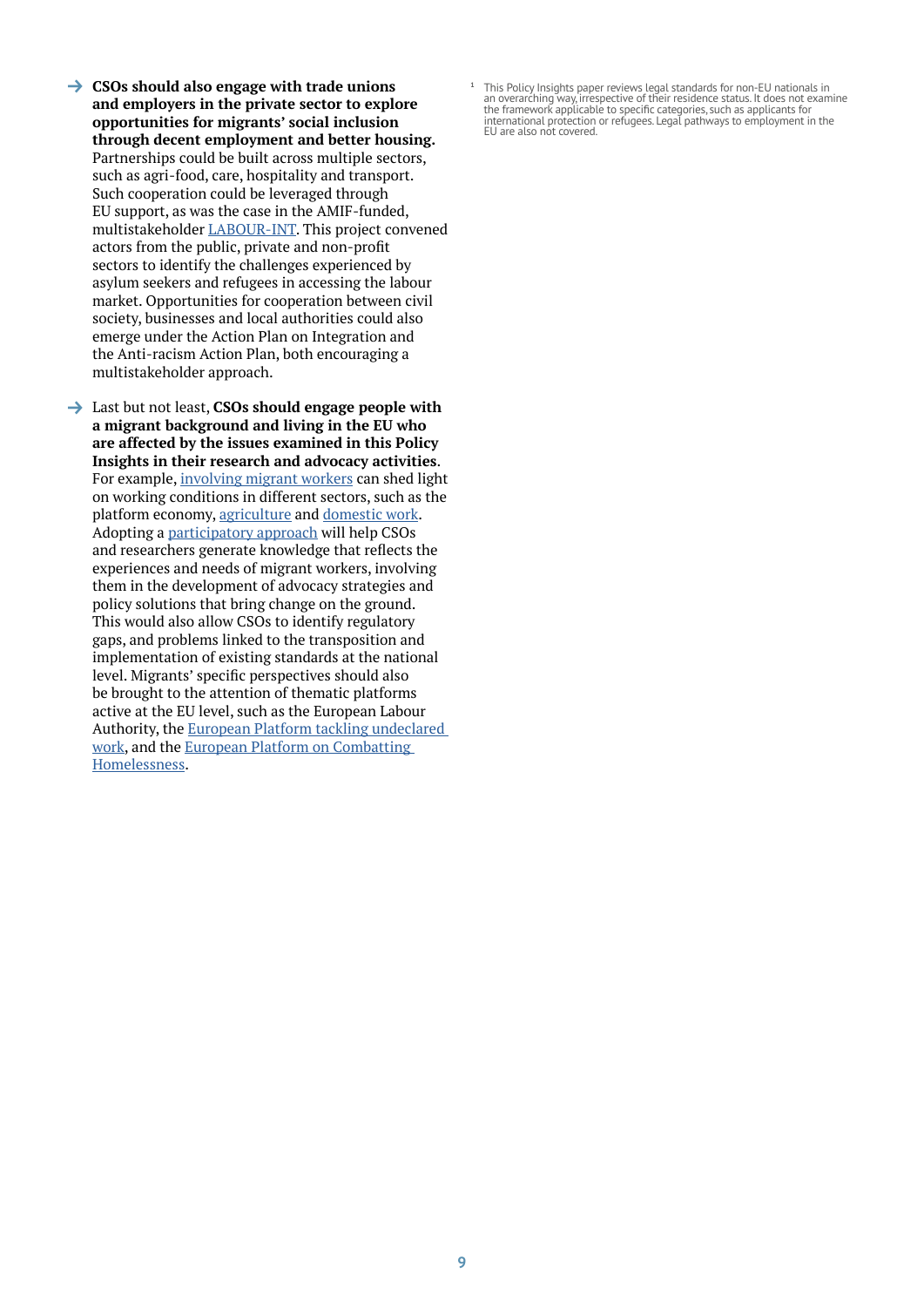# Additional resources

Special frameworks applicable to refugees and applicants for international protection:

- $\Box$  Orav, Anita (2021), Labour market integration of [asylum-seekers and refugees](https://www.europarl.europa.eu/thinktank/en/document/EPRS_BRI(2021)690651), PE 690.651, Brussels: European Parliamentary Research Service.
- $\textdegree$  Mouzourakis, Minos: Kris Pollet; and Jean-David Ott (2019), "[Housing out of reach? The reception of](https://reliefweb.int/report/world/housing-out-reach-reception-refugees-and-asylum-seekers-europe)  [refugees and asylum seekers in Europe"](https://reliefweb.int/report/world/housing-out-reach-reception-refugees-and-asylum-seekers-europe), Brussels: European Council on Refugees and Exiles.

The EU legal migration acquis and intra-EU mobility for third-country nationals:

- $\Box$  de Lange, Tesseltje and Kees Groenendijk (2021), "The EU's legal migration acquis: Patching up the [patchwork](https://www.epc.eu/en/publications/The-EUs-legal-migration-acquis-Patching-up-the-patchwork~3cad34#:~:text=The%20European%20Commission%20and%20EU,%2Dcountry%20nationals%20(TCNs).&text=In%20its%20proposal%20on%20the,out%20to%20do%20just%20that.)", Brussels: European Policy Centre.
- a Camilli, Eleonora; Giulia Laganà; Gemma Pinyol-Jiménez; and Jan Schneider (2020), "[Towards an EU](https://www.opensocietyfoundations.org/publications/towards-an-eu-toolbox-for-migrant-workers)  [Toolbox for Migrant Workers. Labour mobility and](https://www.opensocietyfoundations.org/publications/towards-an-eu-toolbox-for-migrant-workers)  [regularisation in Germany, Italy, and Spain in 2020](https://www.opensocietyfoundations.org/publications/towards-an-eu-toolbox-for-migrant-workers)", Brussels: Open Society European Policy Institute.

Inclusion of migrant workers in the EU labour market:

- $\triangleright$  Keith, Lilana and Michele Levoy (2020), "Designing [labour migration policies to promote decent](https://picum.org/labour-migration-policies-in-europe-challenges-and-ways-forward/)  [work"](https://picum.org/labour-migration-policies-in-europe-challenges-and-ways-forward/), Brussels: Platform for International Cooperation on Undocumented Migrants.
- Mitchell, Gerry and Liran Morav (2022, eds.), "Migrant [key workers and social cohesion in Europe](https://www.feps-europe.eu/events/upcoming-events/826-migrant-key-workers-and-social-cohesion-in-europe.html)", Brussels/ Dublin: Foundation for European Progressive Studies/ Think-tank for Action and Social Change.

The challenges migrant workers face in specific sectors:

- Milanese, Niccolò and Georg Blokus (2021), "The [Struggles of Migrant Delivery, Care & Agricultural](https://euroalter.com/wp-content/uploads/2021/07/report_issue-2_workers-without-borders_ea.pdf)  [Workers during the COVID-19 Pandemic in the EU"](https://euroalter.com/wp-content/uploads/2021/07/report_issue-2_workers-without-borders_ea.pdf), European Alternatives.
- a Palumbo, Letizia and Alessandra Corrado (2020, eds.), ["Are Agri-Food Workers Only Exploited in Southern](https://www.opensocietyfoundations.org/publications/are-agri-food-workers-only-exploited-in-southern-europe)  [Europe? Case Studies on Migrant Labor in Germany,](https://www.opensocietyfoundations.org/publications/are-agri-food-workers-only-exploited-in-southern-europe)  [Netherlands, and Sweden](https://www.opensocietyfoundations.org/publications/are-agri-food-workers-only-exploited-in-southern-europe)", Brussels: Open Society European Policy Institute.

Housing inclusion for third-country nationals:

Includ-EU (2021), "Regional and local expertise [exchange and engagement for enhanced social](https://includeu.eu/first-includ-eus-briefing-housing/)  [cohesion in Europe. Housing](https://includeu.eu/first-includ-eus-briefing-housing/)," Rome: International Organization for Migration.

### **DISCLAIMER**

This Policy Insights paper has been funded by EPIM. The sole responsibility for the content lies with the author(s) and the content may not necessarily reflect the positions of the EPC, EPIM, the Network of European Foundations, or EPIM's partner foundations. Should you have questions related to the analysis provided in this document or on EU developments in the field of migration and integration in general, you are invited to contact the author(s).